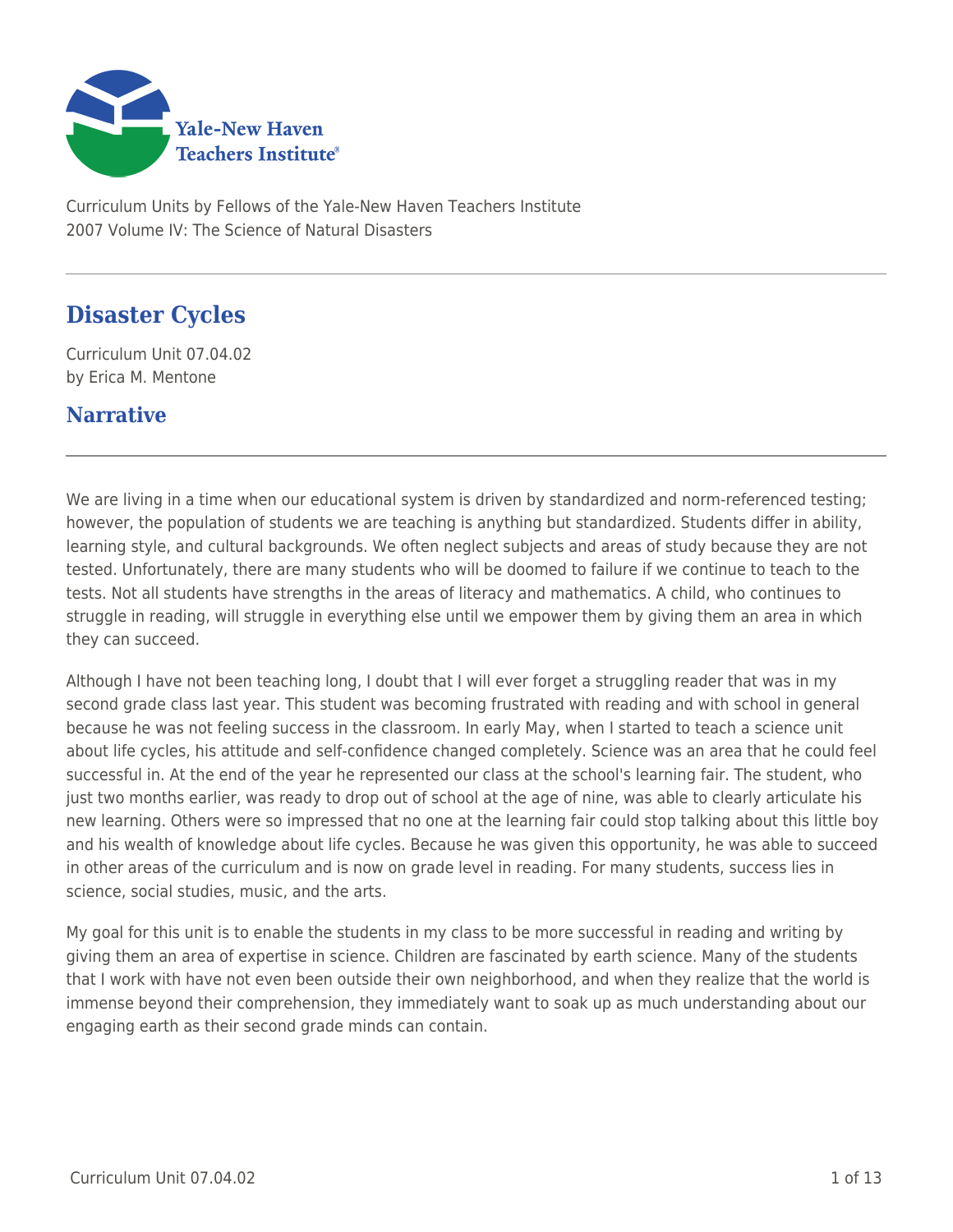### **Overview**

This unit, designed for second graders, is intended to teach students about natural disasters while building upon their learning from a second grade science unit on life cycles. I have chosen content within the topic that can be viewed as cycles: the hydrolgic cycle, hurricane seasons, the tectonic cycle, and the recovery cycle.

This unit can easily be adapted for use in grades one through four. It is meant to provide teachers with the content area knowledge necessary to teach a unit on natural disasters, and some practical resources for conveying that knowledge to elementary school students.

## **The Hydrologic Cycle**

Before students can really understand storms, their schema has to include some knowledge of how the earth's hydrologic cycle works. The hydrologic cycle includes not only the evaporation and condensation of the earth's water supply to form precipitation, but also the energy source by which the hydrologic system is fueled: the sun.

In order to understand the hydrologic cycle, we first must examine the energy source: the sun. The sun provides 1.7x10 17 watts of power to the earth each year (Herring). The temperature is warmer at the equator and cooler at the poles because the equator is exposed to more direct sunlight. Some heat is absorbed by the earth but the most heat is held in our planet's oceans. What can not be contained is emitted back into space. The air is not able to hold much heat at all. When the earth's atmosphere is letting out as much energy as it is taking in, the heat budget is balanced. If the earth is absorbing more or less heat then the atmosphere is letting back out into space, the global temperature will be rising or falling slightly (Herring).

During the day, the sun warms the earth. As the earth's temperature increases, water turns from the liquid state to vapor in the process called evaporation. 90% of evaporation occurs from bodies of water on the earth including oceans, lakes, rivers, and frozen water such as ice and snow. The other 10% evaporates from the leaves of plants in a process called transpiration (US Department of the Interior and US Geological Survey, 2006). When water evaporates, it rises into the atmosphere in a process called convection. Convection is the effect of warmer matter rising and cooler matter sinking. Water vapor is swept up into the atmosphere in warm air currents that are rising.

Once the water vapor rises and cools, it condenses. Condensation is the reverse of evaporation. The temperature of our atmosphere gradually cools from the ground through the troposphere. The vapor continues to rise until it reaches an area of the atmosphere where it can cool. When it does, the vapor turns back to the liquid state in the form of water droplets; this is what forms clouds. Water droplets are also in the air itself, but clouds are groupings of water particles that are large enough to see. Eventually, when the clouds become heavy with water droplets, they are no longer able to be held up, and fall to the earth in the form of precipitation.

The precipitation that falls to the earth causes erosion. Rocks are broken down by water. Heavy rainfall and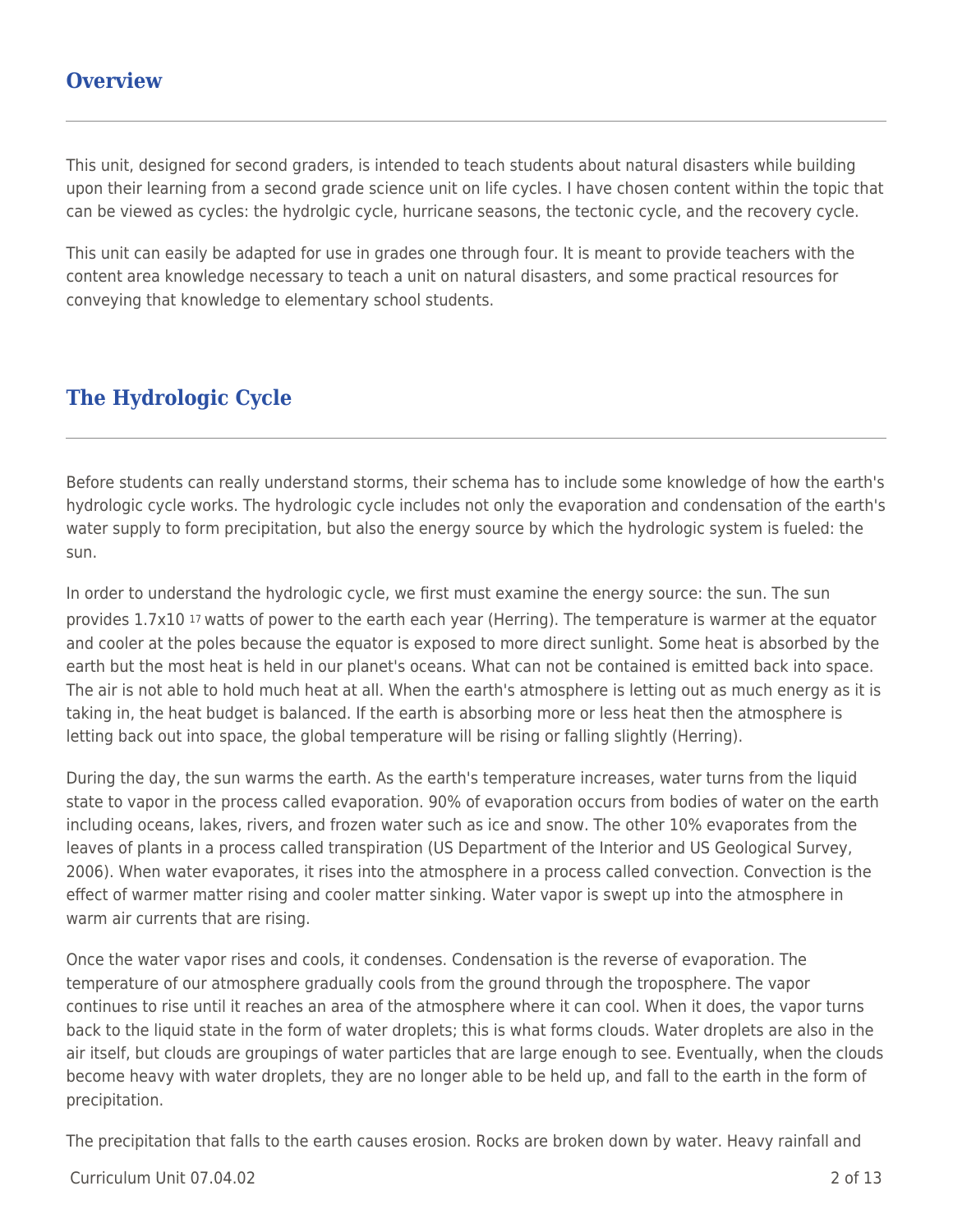storms can cause rivers, lakes, and the ocean to overflow their banks causing erosion on the shores. The earth is constantly reshaping itself through erosion.

Then, the cycle starts over again.

### **Hurricane Season**

Hurricanes originate from warm tropical and sub tropical ocean climates where the water is warm. It is warm in these places all year, but there are slight seasonal changes that contribute to the formation of hurricanes. In the winter season, the days are warm and the nights can be cooler. Because of the cooling temperatures, the ocean water begins to cool as well. In the spring when the temperatures begin to increase, the water temperatures rise, and by summer, create ideal conditions for the formation of hurricanes.

The water cycle and the sun's energy both contribute to the "birth" of a hurricane. Hurricanes form over warm tropical waters. When sea water is at least 80 degrees Fahrenheit and the air is hot and humid it rises into cooler levels of the troposphere. When this occurs, and hot humid air continues to be pumped into the troposphere, tall storm clouds begin to form, the same way they do in a thunderstorms. When the water rises into areas of lower pressure, it condenses and precipitation falls. This is called a tropical disturbance.

Winds are always spinning because of the Coriolis effect. Warm air rises and tries to move to cooler climates which are in the northern hemisphere at the North Pole, and in the southern hemisphere at the South Pole. The winds are deflected by the spinning of the earth on its axis. This causes them to turn to the right or left, depending on the hemisphere. The faster the winds are moving, the faster they spin. This is what causes the spiraling wind patterns in a hurricane.

As the winds pick up speed, the storms begin to come together and spin around an area in the center of the storms. The disturbance begins to turn into a tropical depression. The warm ocean winds spiral upwards in the convection process. As the water vapor condenses into water droplets, energy is released in the form of heat, which boosts the warm rising air and causes the storm to gain strength.

A storm comes to full maturity as a hurricane if the winds reach about 74 miles per hour (Abbott, 2004). When this happens, the winds and clouds begin to spiral faster because of the Coriolis effect; the eye of the storm is formed. The eye is a cylinder at the center of the storm that acts almost like an axis from which the rest of the storm spins. The cool heavy air falls through the cylindrical eye and the warm water vapor and condensed droplets spiral up around the eye. The eye of the storm is calm, because the hurricane is spinning around it with the greatest force happening just along the edge of the eye: the eye wall.

When the hurricane is above water it gains fuel from the moist warm air above the water. The warmer the water is, the larger the storm. The storm slows when it hits land, because there is less water vapor to draw in. Eventually, the storm reaches an area such as land or cooler ocean waters, where it can no longer draw up warm air from the lower levels of the troposphere and the hurricane dissipates.

Storms continue this way until the heat of the summer fades and makes way for winter air that cools the water, usually in November. The cycle begins again in the late spring when the water temperatures begin to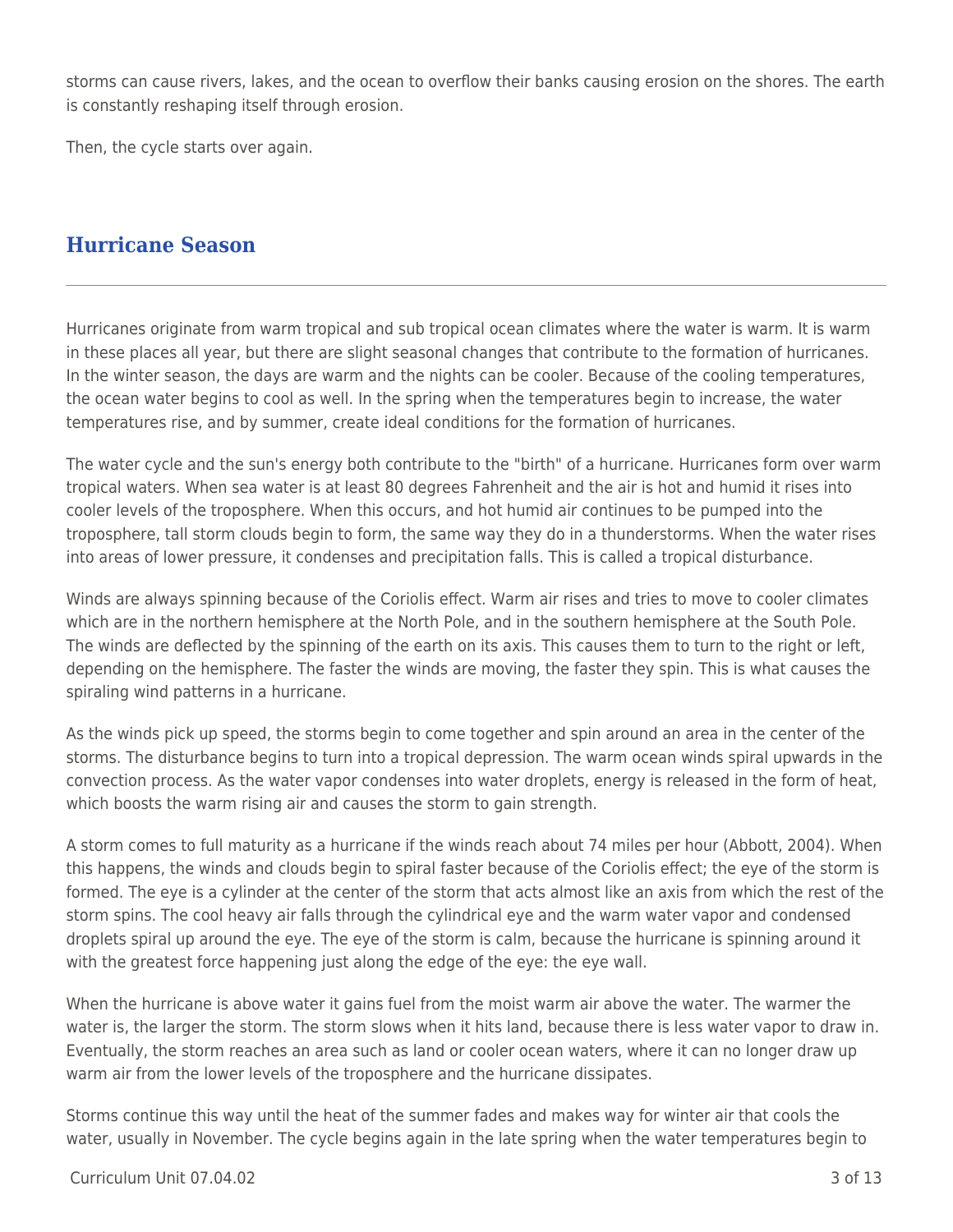# **The Tectonic Cycle**

Plate tectonics is the base for many natural disasters. The energy released from inside the earth can cause earthquakes and volcanic activity. Below our feet, there is a constant cycle of tectonic plate activity.

There are three layers within our earth: the Crust, on which we live; the mantle, just below the crust; and the core, at the center. The core is very dense and balanced on top of it is a less dense mantle. The mantle is about 2,900-km (1,800-mi) thick and made up of two parts, the Asthenosphere and the Lithosphere (Abbott, 2004). The Asthenosphere is deeper, weak, and ductile. The Lithosphere is settled atop the Asthenosphere and it is colder and stronger. The entire mantle is fluid. It is solid, but when exposed to pressure over a long period of time, it is able to flow and deform slowly because of its very high viscosity. The top layer of our planet is called the crust. It is hard and brittle.

The plates that make up the earth's crust and lithosphere are always moving and changing, and it is at the plates' boundaries where the most fierce disasters occur. The cooling mantle is the energy source for plate tectonics. The plates float on the viscous rock of the mantle until it becomes too heavy and begins to sink. Because the mantle is viscous and the crust is hard and brittle, when too much stress from the movement of the mantle is built up against the crust, it breaks causing earthquakes and volcanoes.

As they move, plates traveling in opposite directions rub against one another. The edges of the plates cause friction and this creates fairly large earthquakes. These are called transform faults. An example of this type of fault is the San Andreas Fault in California. Divergence zones are places where plates are moving away from each other. At these points there are often mild earthquakes, and volcanoes that occur where hot magma flows up through the weakened areas of crust in the spreading center. These types of faults are most often found at the ocean floor. In a subduction zone, there are two tectonic plates that are colliding. When one plate is colder and heavier than the other, the heavy plate begins to sink underneath the lighter plate and conforms back into the denser mantle. This causes much friction which can trigger the largest of all earthquakes.

When plates converge, it causes stress on the rock; the stress builds and builds until the stress can no longer be supported by the rock. That is the breaking point at which earthquakes occur. After the earthquake, plates continue their constant movement until they again meet a point of resistance where they start to build up stress again.

Over 80% of earth's volcanic activity occurs in spreading centers underwater. At these points, tectonic plates move apart and mama flows up to the surface where it is cooled by the ocean's waters. Subduction fault volcanoes do not erupt as often, but they are more violent. As a subducting plate is sinking into the earth's asthenosphere water and sediments remain on the plate. When the water lowers the melting point of the rock, it can be partially melted as it passes down towards the asthenosphere. Because of convection, plumes of magma rise up back towards the crust. When too much stress is built up against the rock, it causes an explosive volcanic eruption to release the pressure. After the eruption, the volcano may remain dormant for hundreds of years until enough stress is built up to cause another dangerous eruption Abbott, 2004).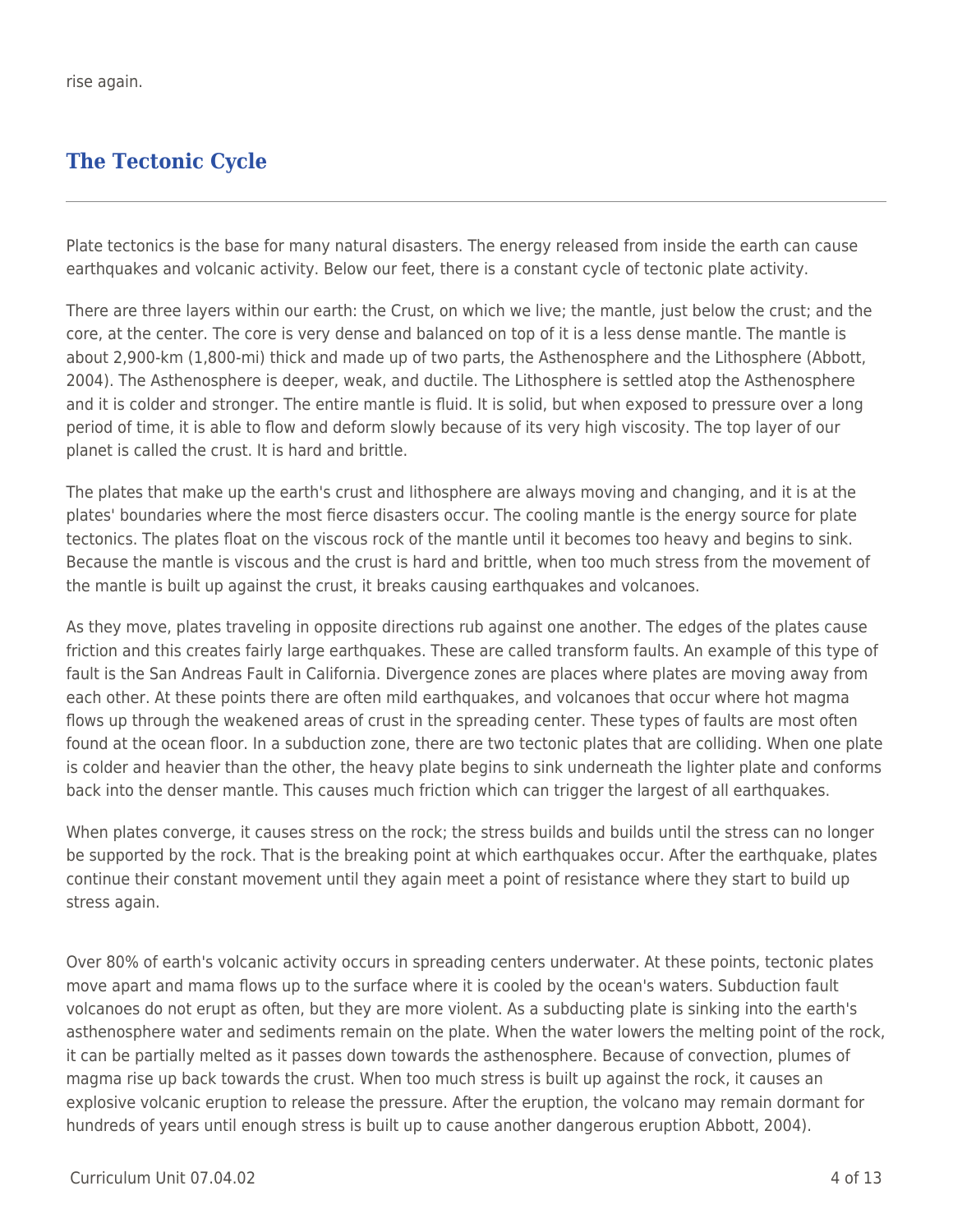## **The Recovery Cycle**

Disasters such as hurricanes, earthquakes, and volcanoes cause massive damage and destruction. If the disaster occurs in a city or town, houses and buildings can be damaged or destroyed, highways and roads may become impassable, and the economy often suffers. In nature, earthquakes, hurricanes, and the floods often associated with them can destroy animal habitats and create a break in the food chain when plants are uprooted and killed. Whether natural disasters occur in a city, or in a forest, there can often be a long recovery cycle that is different for each disaster.

In nature, disaster recovery is a natural process. It can be a long process, but one that most often occurs in nature without the aid of civilization. Hurricanes can cause flooding and wind damage that destroys trees and animal habitats. Volcanoes can also cause damage. Trees animal habitats and ecosystems are burned or covered in volcanic matter. Slowly, life begins to return to disaster sites.

After a volcanic eruption, there is an area in the immediate vicinity of the volcano that is for the most part completely destroyed. It is singed; it may be covered with cooling lava and pyroclastic flows, or suffocated under volcanic ash. In an area further away from the volcano, life continues as normal.

Once the eruption is over and the damage has been done, the recovery cycle begins. It is important to note that recovery cycles can be different because of the area affected and the nature of the disaster. Some insects that live underground survive the eruption. Soon, spiders and birds return to the area to feed on these insects. Seeds are spread by the animals and by wind. Volcanic matter can sustain plant life, and as it begins to break down into sand through erosion, plants begin to take root. It is the smaller plants, such as grass and moss that grow back first. Then larger plants and trees begin to grow. Once the plants begin to sprout, the animals return to their homes because there is now food for them to sustain their life cycles. Depending on the density of the area, it can take forests hundreds of years to fully recover from a volcanic eruption. (del Moral & Grishin, 1999)

Floods from hurricanes or other storms can cause rivers, and oceans to overflow their banks and flow into the surrounding area. Hurricanes leave areas of low pressure at the surface of the ocean when they pass. In this area of low pressure, the wind pushes the water up into a swell called a storm surge. Storm surges cause the greatest amount of damage during a hurricane. These overflows could cause algae, which are usually beneficial, to become overgrown. Algae can block out sunlight and deplete oxygen levels causing the deaths of many plants and animals. It can also destroy habitats and breading grounds of animals that thrive on the banks (Wroble, 2003).

Once the water levels recede back to normal, the flow of water to the ocean and the hydrologic cycle cleanse the waters and in a short period of time, usually two to three months, the water returns to its normal chemistry, plants re-grow, and animals return (Wroble, 2003). The recovery process can be longer if the flooding occurs near a city, or area where the floods can pick up man made pollutants.

Recovery in populated areas is much different and must be initiated by society. The more populated an area is, the more difficult and expensive the recovery efforts are. Immediate responses include quick construction of emergency medical facilities, creation of shelters, and shipments of food and clean water to be provided to the victims. The actual rebuilding can take years depending on the affected area and the economy. Debris must be cleared, buildings and businesses need to be repaired and rebuilt, and people either decide to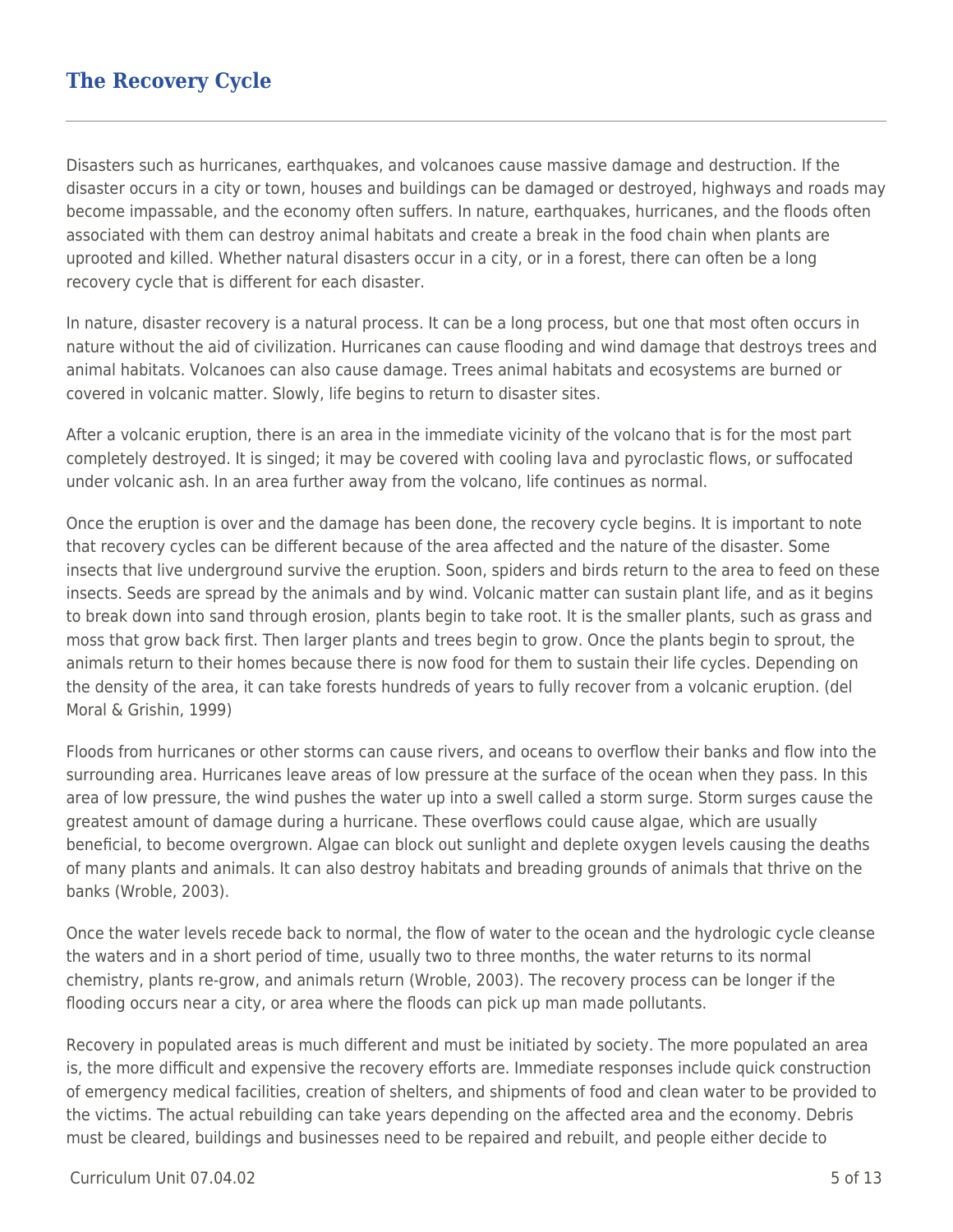rebuild, or relocate. The economy in the area is often in crisis until businesses are back up and running.

In modern times we have resources to help protect us from natural disasters. To protect us from floods and storm surges, structures are built to keep water out of residential and business areas. There are also many different tools used to predict the time, location, and severity of natural disasters. Because of our knowledge, we are often able to evacuate people in order to keep them safe during disasters. This makes the recovery cycle somewhat easier because there are survivors that can rebuild.

In ancient times, some civilizations never recovered from disasters. We are able to evacuate people because of tools and technology used to predict disasters; and although a long process, we can rebuild cities. Prior to these modern developments, people were not often warned of the arrival of disasters and they were not prepared.

Pompeii is a city in Italy situated directly above a subduction fault. Today, it is clear to us that this may not be a safe place to live and people can choose to reside there or not to. We also are able to detect warning signs that would warn us of a possible eruption. The people of Pompeii; however, were not aware of an impending disaster in 79AD. The volcanic eruption of Mount Vesuvius covered the city in volcanic rock and ash. Pompeii was just a small part of the vast Roman Empire, so the Roman civilization was able to continue to thrive and grow. The Minoans however were not so fortunate. The Minoan society on the island of Santorini was practically wiped out completely by a series of natural disasters including the volcanic eruption of Mt. Krakatau, earthquakes, and a tsunami; this lead to the downfall of the entire civilization circa 1470BC (del Moral & Grishin, 1999) . Scientists and historians are just beginning to learn about the Minoans because of underwater excavations of the ruins.

## **Classroom activities**

The information presented in this unit can be taught in any number of ways. The following is a possible scope and sequence, and examples of lessons that could be taught during the unit.

#### **Scope and Sequence**

Week one: The Hydrologic Cycle

Week two: Hurricanes

Week three: Plate Tectonics (including volcanoes and earthquakes)

Week four: The recovery cycle

#### **Possible Extensions**

The history of natural disasters

Cultural studies of the Roman and Minoan cultures

 $Curir$  Unit 07.04.02 6 of 13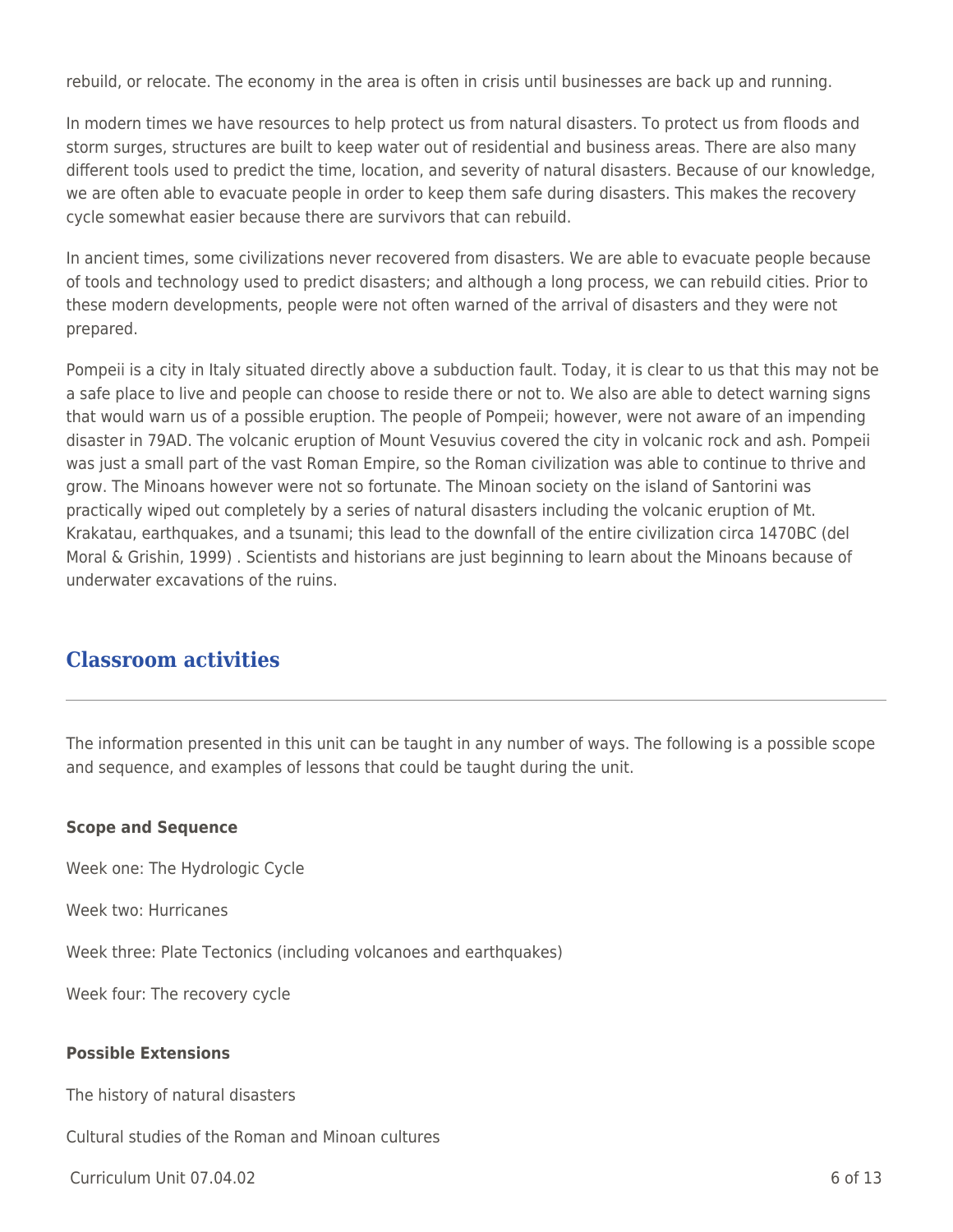## **The Water Cycle Activities**

There are many activities that can be done to help children understand the water cycle. Two that I have chosen to include are a demonstration of how the water cycle works, and an experiment to test how long it takes water to evaporate. The first activity is meant to be done when explaining the water cycle to the children as a demonstration. The second activity is an experiment that can be used as a culminating activity in which the students can apply what they have learned about the water cycle. The second activity, and any writing done for it, can also be used as an informal assessment tool.

#### **Water Cycle Activity 1**

This experiment should be done during or after teaching students about the water cycle. It will give them a concrete example and a visual model of evaporation and condensation.

#### *Goals*

This activity will help students to understand the water cycle using a visual model.

Materials

A small cup

Plastic wrap

Water

**Procedure** 

- 1. The teacher will fill the cup with water and cover it with plastic wrap.
- 2. The cup will be placed in a sunny spot (inside or outside).

3. After a while students will begin to notices small water droplets on the sides of the cup and on the plastic wrap on the top. This may take several hours depending on the weather so plan to set up the experiment and finish it at a later time.

4. The teacher will explain that we can't see the water in the air in the cup because it has turned into vapor, but when it reaches the top of the cup it cools on the plastic wrap and turns back to water droplets. The plastic wrap works in a way that is similar to our atmosphere, keeping water in and helping it to cool and condense. Students will be able to watch as water droplets move to the same area of the plastic wrap and drop. This is condensation and precipitation.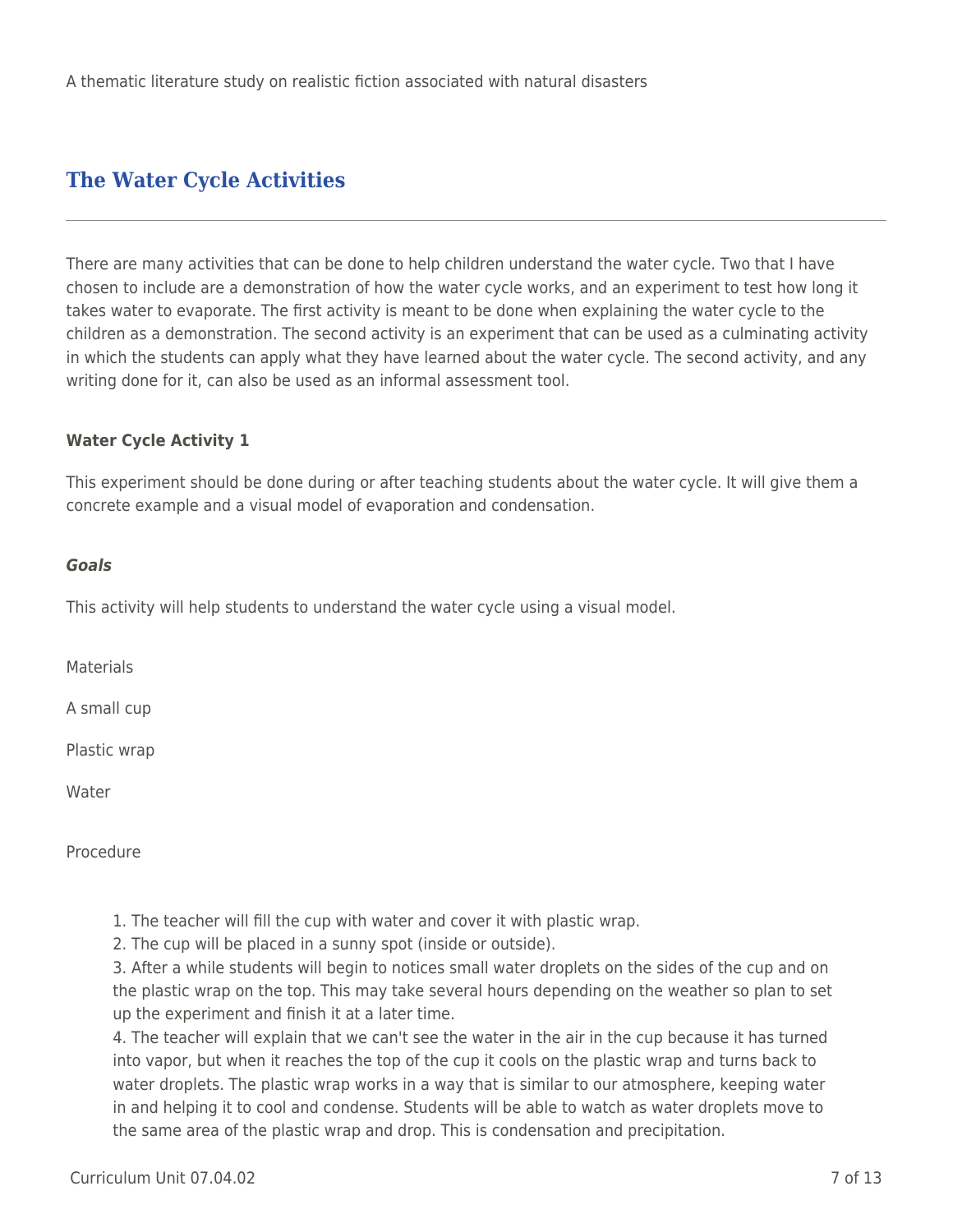5. Students will draw conclusions in their science journals about what is happening with the cups and why.

# **Water Cycle Activity 2**

This activity can be done as a culminating experiment for the water cycle portion of this unit. The results can be used to assess students' understanding of the concepts presented in this part of the unit.

Goals

Students will follow and become familiar with the scientific process.

Students will create and test a hypothesis.

Students will draw a conclusion based on the results of an experiment.

**Materials** 

Plastic cups (3 per group)

Science journals (1 per child)

Measuring cups

Water

Plastic wrap

Markers

Elastic bands

Procedure

1. Students will pour a half of a cup of water into each plastic cup they will measure the depth of the water using a ruler, and mark the water level on the side of the cup.

2. The students will put one of their cups in the shade, one cup in the sun, and one they will cover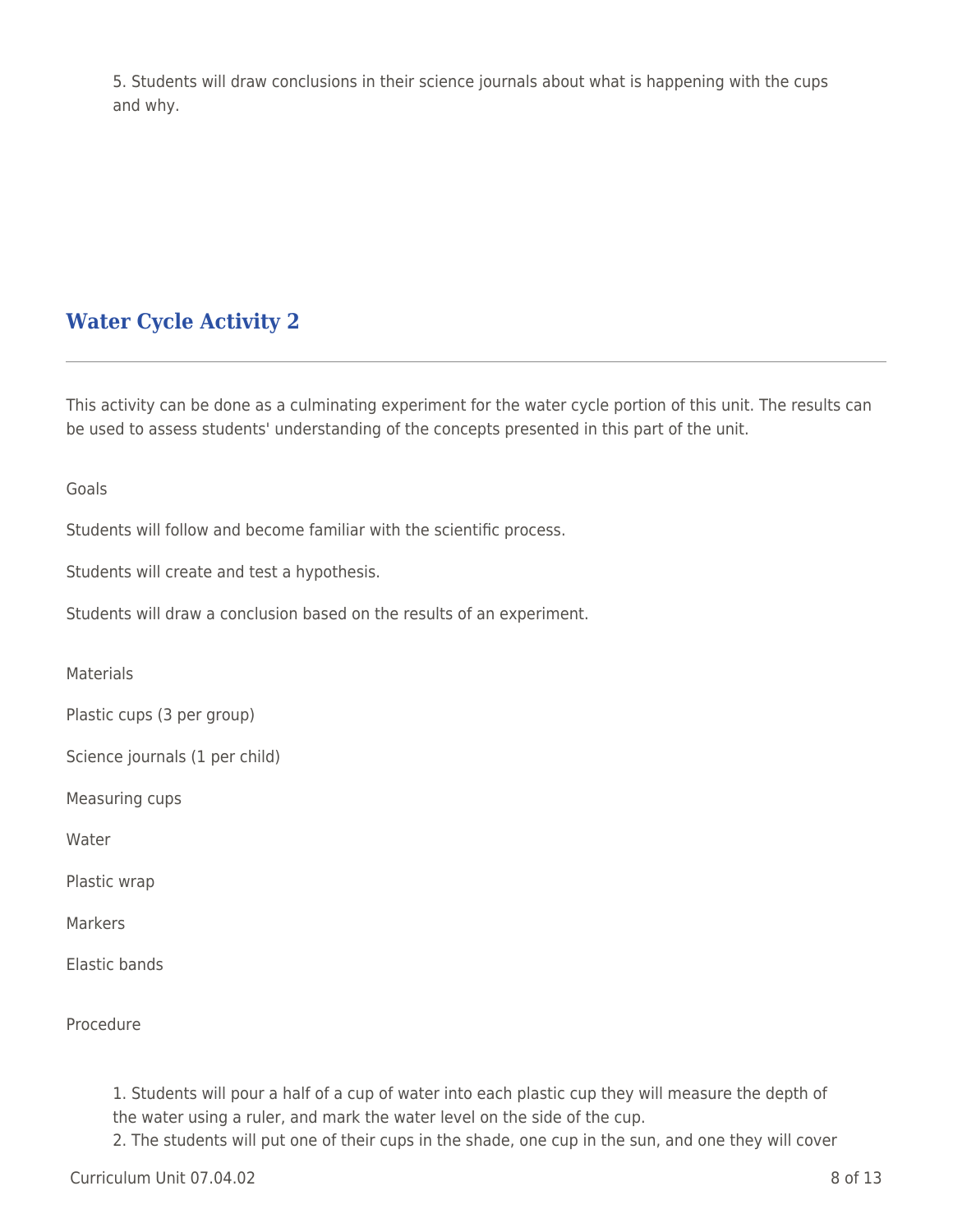with plastic wrap and an elastic band.

3. The teacher will pose questions for students to write in their science journals: What do you think will happen to the water in each of the cups and why? Which cup of water do you think will evaporate the fastest and why?

4. Students will make predictions and write a hypothesis statement that includes which cup of water they think will evaporate the fastest.

5. Each day, students will measure the water in each of the cups, and record their data and observations in their science journal.

6. After a few weeks, the students will record their data in a graph and work together to draw conclusions about evaporation from the data that they have collected.

7. Groups will be given a poster board and asked to create a display of their information including a short explanation of the water cycle, their hypothesis, their data, and their conclusion.

## **Hurricane Activity**

In my experience, children are fascinated and terrified by hurricanes. They love to learn about how these monster storms are formed and what to do if one happens upon their neighborhoods. This activity is based in reading comprehension to help children understand how hurricanes begin and develop.

Goals

Students will gain an understanding for how a hurricane if formed.

Students will visualize while listening to a text.

Students will demonstrate their understanding of hurricanes in piece of writing.

**Materials** 

Chart paper

**Markers** 

Writing paper

Book: The Magic School Bus Inside a Hurricane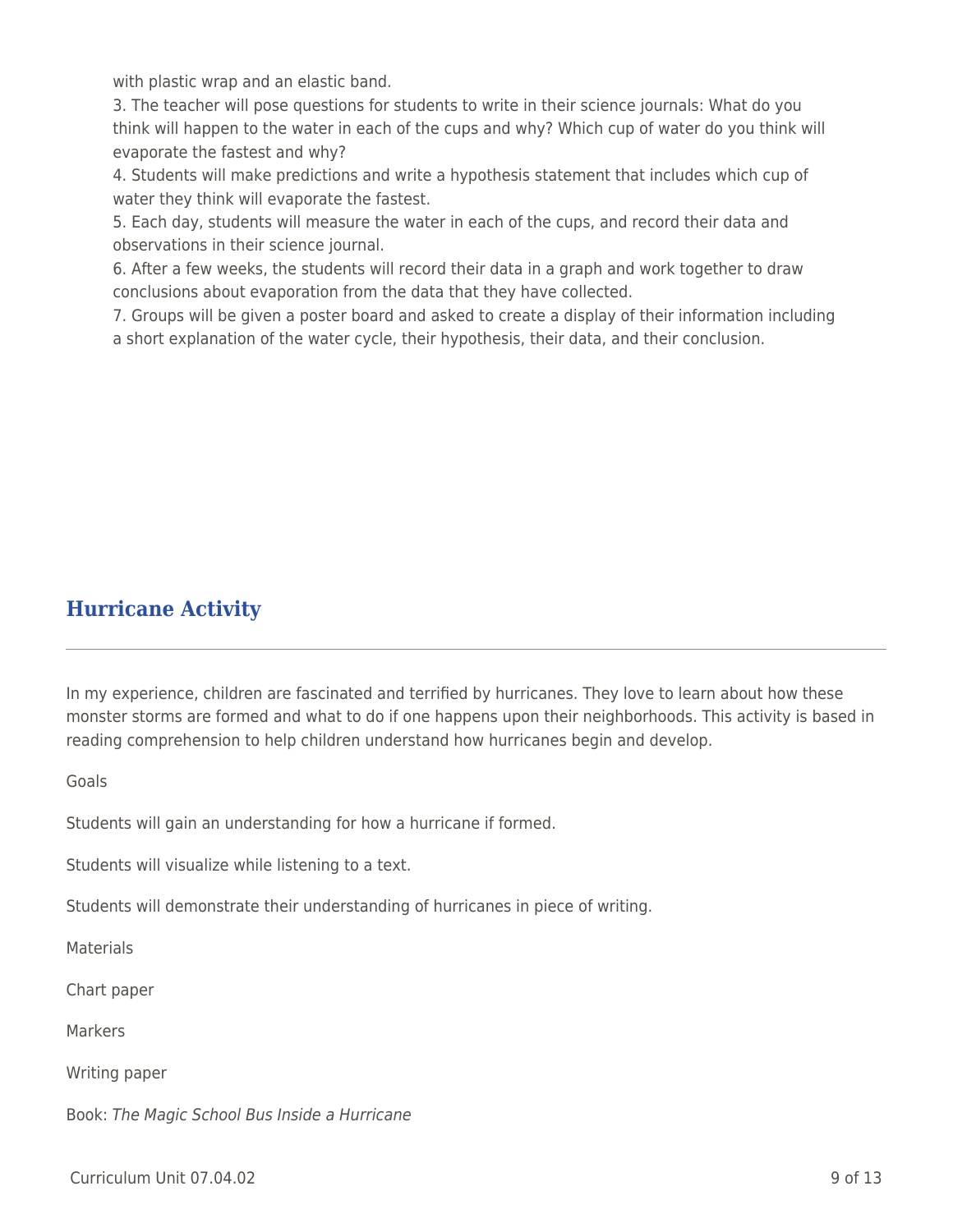Procedure

1. Prior to teaching the lesson, the teacher will record the following hurricane cycle in a circle (with illustrations if possible) on chart paper

1 st Ocean water warms up during the summer.

2 nd The water evaporates and condenses to form clouds.

3 rd The clouds become bigger and taller as they collect more energy from the warm water. (tropical disturbance)

4 th The winds begin to spin around the center of the storm. (tropical depression)

5 th The winds reach 74 miles per hour and the storm becomes a hurricane.

6<sup>th</sup> There can be many hurricanes in a season.

7 t h When summer is over, the waters cool down and there are no more hurricanes again until summer.

2. The teacher will explain this chart to the class.

3. The teacher will read aloud The Magic School Bus: Inside a Hurricane.

The goal while reading will be for the students to picture themselves within the cycle of a hurricane.

4. When the teacher has finished reading, the students will share what they had pictured.

5. Students will write a narrative story using the following writing prompt: Pretend that you are a droplet of water in the ocean off the coast of Florida. Write a story explaining your journey through a hurricane.

\*\*Note: in order to accommodate for differences in writing ability, you may choose to allow some children to dictate their stories, or to create a picture book to tell their story instead. This activity is mainly about understanding the science concept and less about writing skills.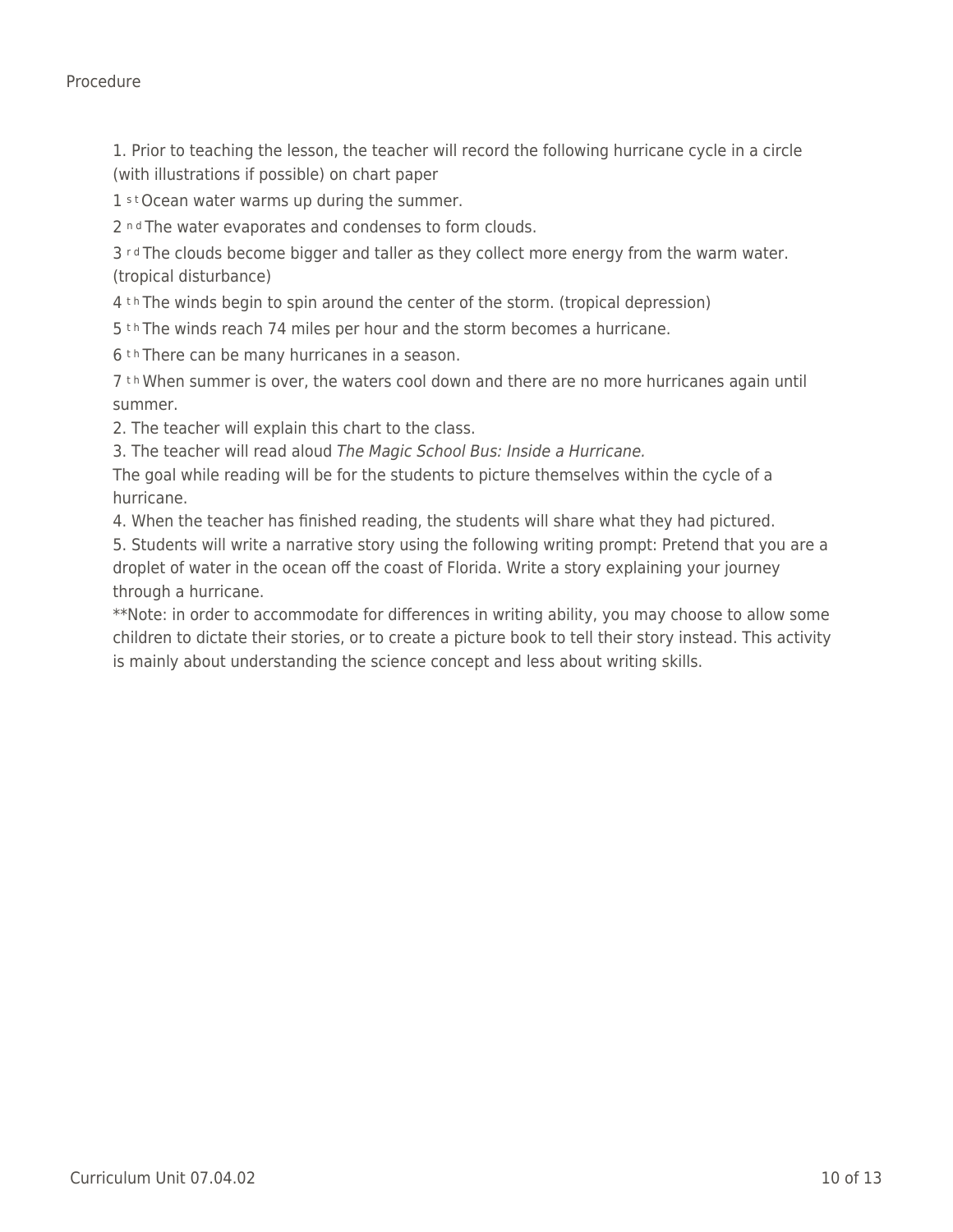## **Recovery Cycle Activity**

Goals

Students will compare and contrast the recovery cycle in nature, to the way that civilization recovers after a disaster.

Materials

The book Nature Recovers

Chart paper

**Markers** 

Photos of damage from disasters

Procedure

1. The teacher will divide the class into small groups and give each group photographs of natural disasters and damage from natural disasters. You can find these by doing an image search on the Yahoo search engine or by going to any of the newspaper archive sites listed in the resource section of this unit http://www.earthquakearchive.com/Home.aspx.,

http://www.thehurricanearchive.com/Home.aspx. http://www.tornadoarchive.com/Home.aspx .

2. The teacher will allow students time to look over the photographs and discus them.

3. The students will brainstorm a list of things that these people need to do to begin the recovery cycle.

4. Each group of students will present their pictures and their lists to the class.

5. While the students are presenting, the teacher will generate a class list of things that need to be done to recover from a disaster.

6. The teacher will read aloud the book Nature Recovers.

7. The students will discus the differences between the way nature recovers and how people recover.

8. Each student will create a Venn diagram that shows the differences and similarities between nature's recovery cycle and civilization's recovery cycle.

\*\*Note: in order to differentiate instruction, you may have some students work in groups, draw pictures, or dictate instead of writing.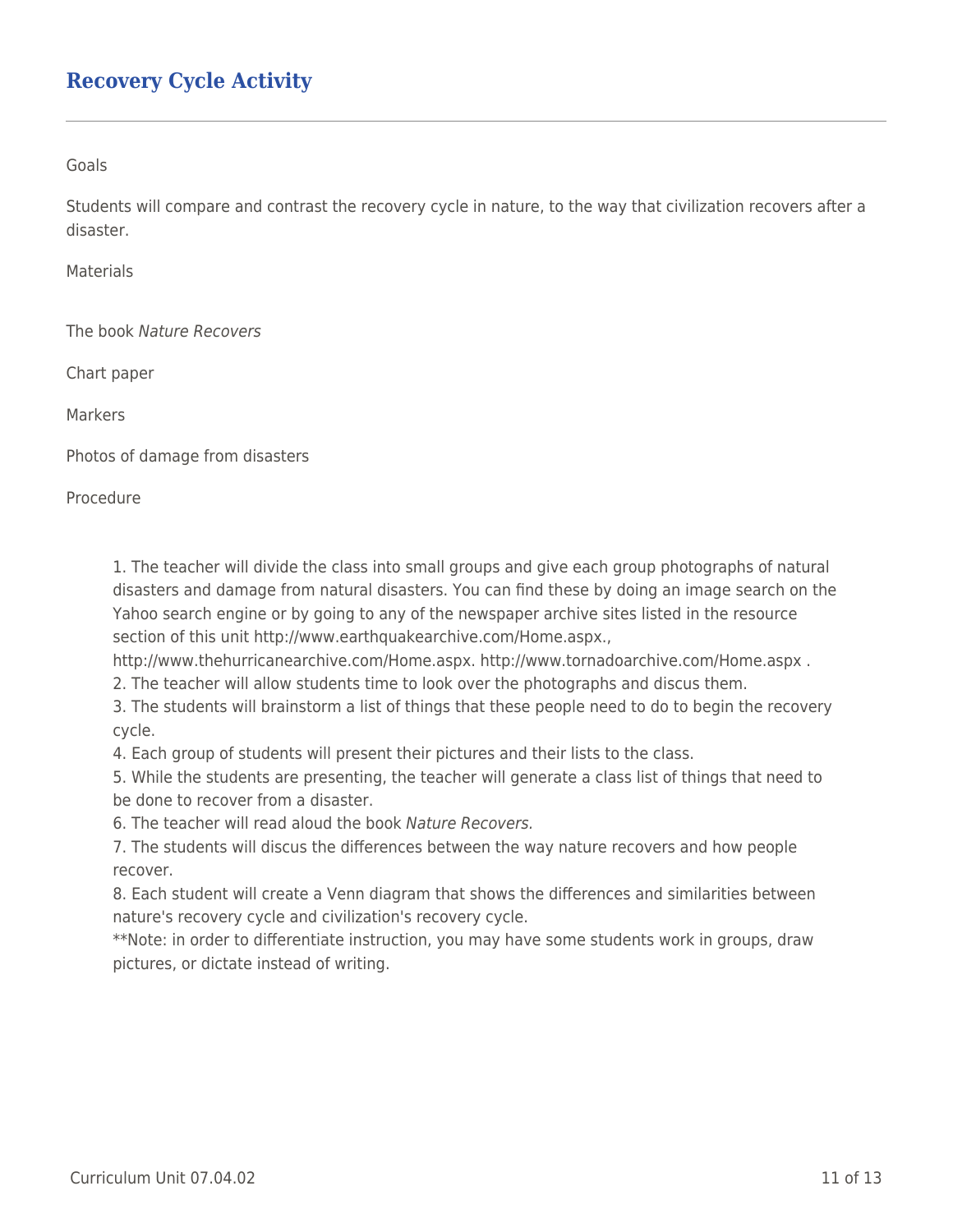#### Possible Extensions

Write a newspaper article to match one of the disaster photographs; write a caption for one of the disaster photographs; write a poem pretending you were involved in one of the disasters in the photographs; create a T chart, on one side explain the recovery cycle for a forest, on the other side explain the recovery cycle for a city.

### **Implementing District Standards**

The topics and lessons in this unit relate to the following New Haven science content standards.

Performance Standard 1.2: Students will understand the process of scientific inquiry.

Performance Standard 2.3: Students will understand the fundamental concepts of the transfer of energy.

Performance Standard 6.4: Students will recognize fundamental concepts about changes in the environment and the effects of environmental change on the earth and its resources.

### **Student Reading List**

Berger, Melvin, The Restless Earth, New York, NY, Newbridge Educational Publishing, 1995.

Berger, Melvin, Wild Weather, New York, NY, Newbridge Educational Publishing, 1993.

Brantley, Franklyn M. & Marc Simont, Volcanoes, New York, NY, HarperCollins Publishers, 1985.

Cole, Joanna, & Bruce Degen, The Magic School Bus: Inside a Hurricane, New York, NY, Scholastic Inc., 1995.

Kendler, Peggy Bresnick, Our Water Supply, New York, NY, Newbridge Educational Publishing, 2003.

Wroble, Lisa, Nature Recovers , New York, NY, Newbridge Educational Publishing, 2003.

## **Bibliography**

Abbott, Patrick L., Natural Disasters, Fourth Edition, New York, NY, McGraw-Hill 2004.

del Moral, R. & S. Yu. Grishin, The consequences of volcanic eruptions,

L.R. Walker (ed.), *Ecosystems of Disturbed Ground* ; Ecosystems of the World

 $C$ urriculum Unit 07.04.02 12 of 13